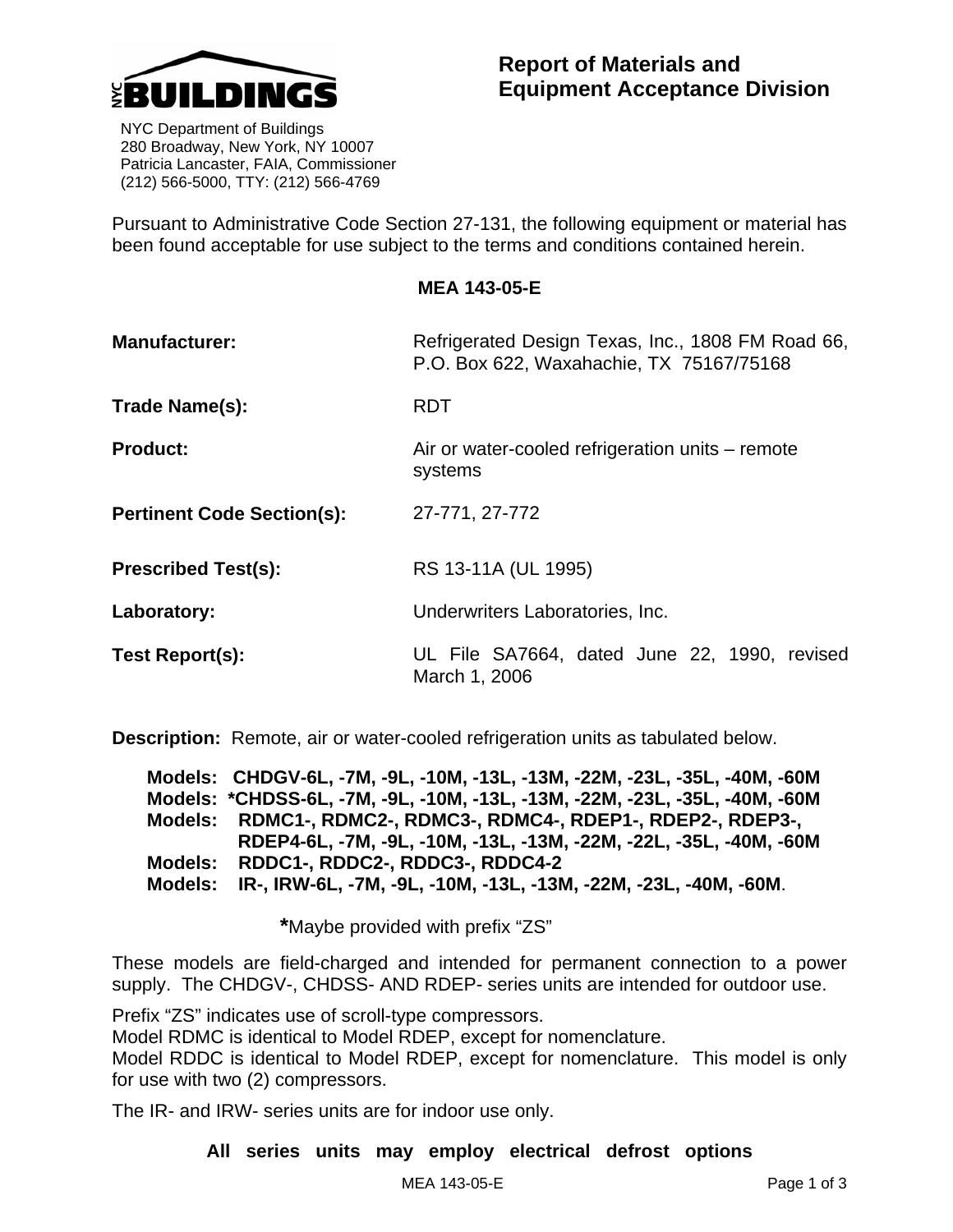Model Nomenclature

| CHDGV | or | <b>CHDSS</b> |  |
|-------|----|--------------|--|
|       |    |              |  |

I. Series Designator

 CHDGV – Horizontal (discharge), galvanized cabinet CHDSS – Horizontal (discharge), stainless steel Cabinet – maybe provided with prefix "ZS"

- II. 1 Single-Tier Rack 2 – Two-Tier Rack
- III. Number of Compressors Employed

## Model Nomenclature

| IR | or | <b>IRW</b> | <u>_</u> |
|----|----|------------|----------|
|    |    |            |          |

I. Series Designator

 IR – Indoor, horizontal (discharge) IRW – Indoor, horizontal (discharge), water source

- II.  $1 -$  Single-Tier Rack 2 – Two-Tier Rack
- III. Number of Compressors Employed

## Model Nomenclature

| <b>RDEP</b> | -- |
|-------------|----|
|             |    |

I. Series Designator

 RDEP – Vertical (discharge) RDMC – Identical to RDEP except for nomenclature RDDC – Identical to RDEP except for nomenclature

- II. Number of condenser fans employed (1 thru 8)
- III. Number of Compressors Employed